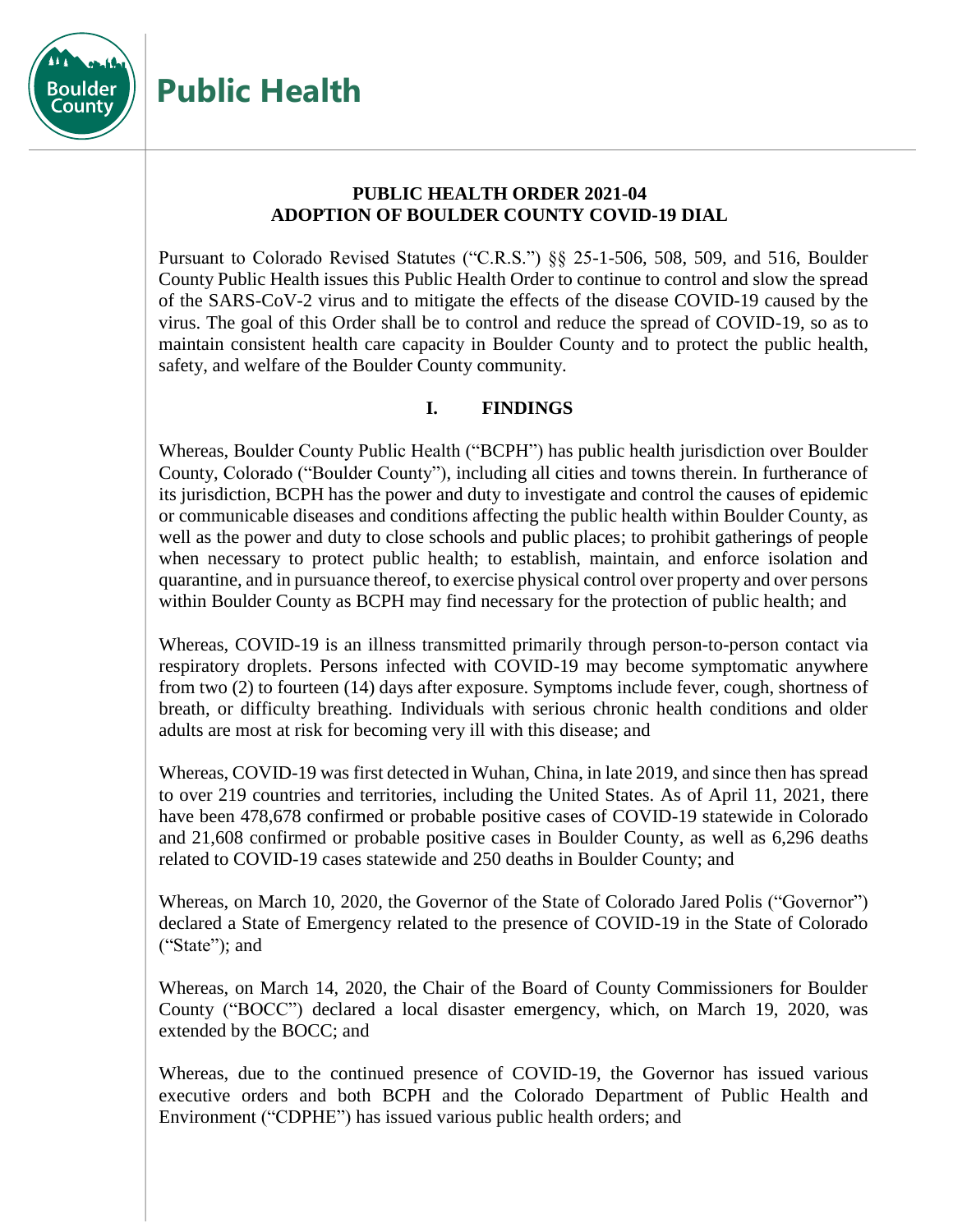Whereas, there is substantial evidence of the continued spread of COVID-19 throughout Boulder County. As of April 11, 2021, there are 21,608 known positive cases in Boulder County and 250 deaths of Boulder County residents. In addition, 7-day cumulative incidence rates (cases per 100,000) have recently been increasing and currently exceed 150 per 100,000. In addition, there is evidence of spread of the more contagious B.1.1.7 and P.1 variants of COVID-19 in Boulder County; and

Whereas, vaccine access is increasing in Boulder County, but demand for vaccine still exceeds available vaccine supply; and

Whereas, hospital admission rates in Boulder County provide a specific metric that accounts for severity of cases; and

Whereas, on April 16, 2021, Colorado Executive Order D-2020-235 and CDPHE Order 20-36, as amended and extended, are expected to expire, and Colorado's COVID-19 Dial ("Dial") will become non-mandatory guidance at the State level; and

Whereas, according to the University of Colorado School of Public Health Data Modeling, the public health measures identified in this Order, along with the wearing of facial coverings indoors, can significantly reduce the number of additional deaths and hospitalizations from COVID-19 over the next month; and

Whereas, counties in the Denver Metropolitan Area, to ensure consistency and minimize confusion for businesses and the community, desire to adopt Colorado's COVID-19 Dial, as issued on April 4, 2021, and as amended herein. Boulder County assumes the restrictions of the next less-restrictive level on the Dial, based on CDPHE Public Health Order 20-36 metrics, as of April 16, 2021.

#### **II. DEFINITIONS**

- A. **Critical Business** is any business that is designated as a critical business under the terms of the CDPHE [Tenth Amended Public Health Order 20-36 COVID-19 Dial](https://drive.google.com/file/d/1euTgw2KzkBTYBYpCWmZsMId45ckacau8/view) dated April 4, 2021.
- B. **Critical Government Function** is any governmental function that is designated as critical under the terms of the CDPHE [Tenth Amended Public Health Order 20-36](https://drive.google.com/file/d/1euTgw2KzkBTYBYpCWmZsMId45ckacau8/view)  [COVID-19 Dial dated](https://drive.google.com/file/d/1euTgw2KzkBTYBYpCWmZsMId45ckacau8/view) April 4, 2021.

#### **III. ORDER**

Pursuant to statutory authority granted to the BCPH Executive Director and at the authorization and direction of the Boulder County Board of Health, the following is ordered:

- 1. **Assignment to and Movement Between Dial Levels – April 16, 2021, Through May 15, 2021.**
	- a. *PHASE I***: Moving Toward Full Re-opening – In Effect for 30 Days.**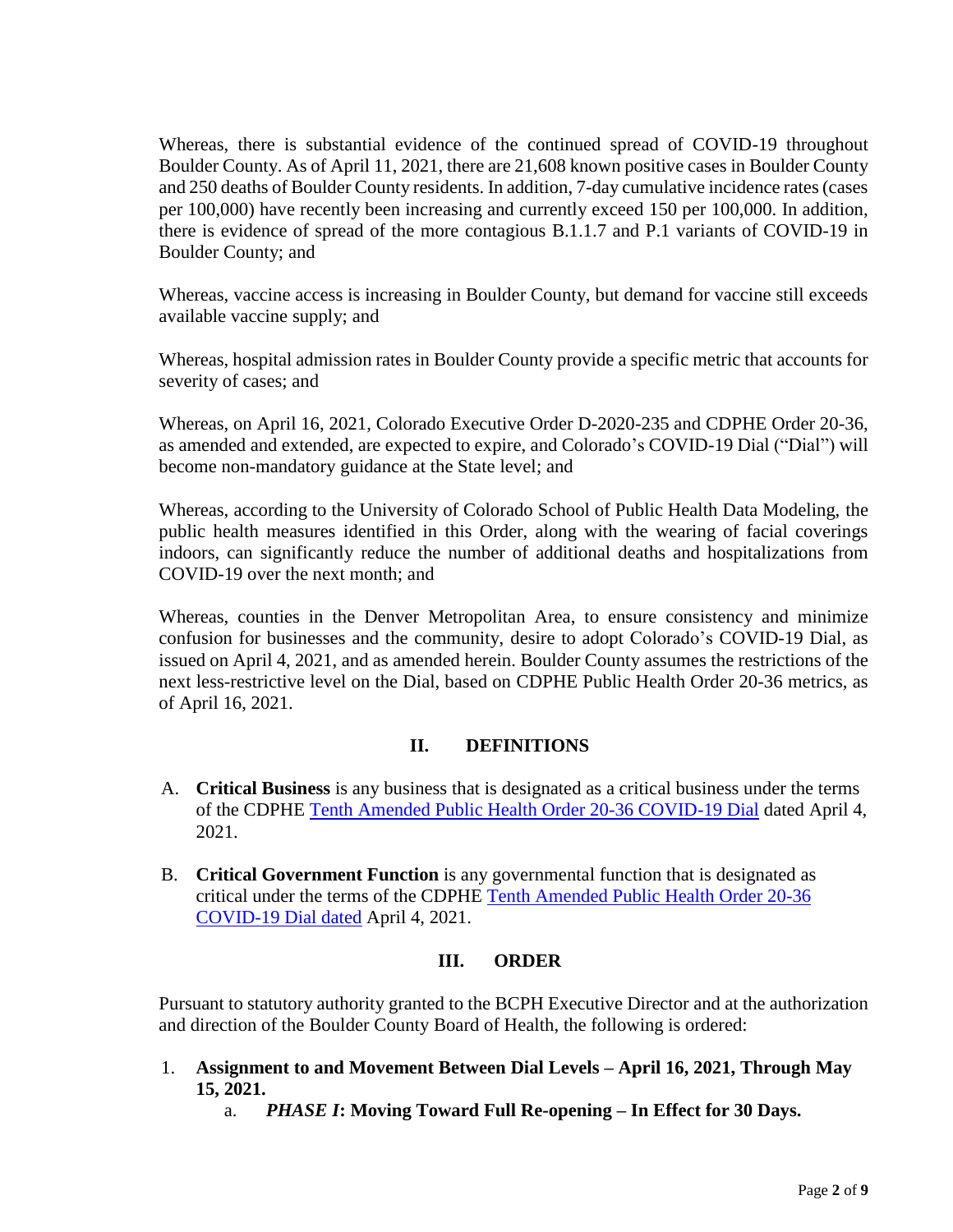- i. **Level Designation**: Upon devolution of CDPHE Public Health Order 20-36 on April 16, 2021, BCPH adopts the Colorado "COVID-19 Dial" framework, as modified below, and Boulder County will move to one level less protective based on its case incidence and positivity "Dial" metrics as of April 16, 2021 ("Phase I Level").
- ii. **Duration:** Between April 16, 2021 and May 16, 2021, Boulder County will remain in the Phase I Level.
- iii. **Movement:** Boulder County will not move levels during the 30-day Phase I Level between April 16, 2021 and May 16, 2021.
- iv. **Restrictions:** Boulder County must follow the **Capacity Restrictions** for the Phase I Level located in Section III. 2. and Appendix A of this Order and the **Mitigation Requirements for All Sectors** located in Section III. 3. of this Order.

#### b. *PHASE II***: Observation Period – May 16, 2021, Through August 15, 2021.**

- i. **Level Designation:** Upon conclusion of the Phase I Level on May 15, 2021, Boulder County will move to Level Clear – New Normal – 100% capacity with no Mitigation Requirements as defined in Section III.1.b.iii.1 of this Order. Face covering requirements may still apply and State orders, if any, may still apply. In addition, municipal jurisdictions may implement their own protective measures, and this Order shall not be construed as prohibiting any business from implementing or continuing such protective measures.
- ii. **Duration:** Between May 16, 2021, and August 15, 2021 90 days Boulder County will remain at Level Clear, subject to observation by BCPH and movement as defined in Section III.1.b.iii of this Order.
- iii. **Movement:** Boulder County will begin Phase II in Level Clear. Boulder County may then be assigned to the Dial Level most reflective of its [rate of hospital admissions of County residents](https://public.tableau.com/profile/dph.data#!/vizhome/MetroDenverCOVID-19DataSummary/CountyHospitalizationsAdmissionRate) as described in this section and Appendix A. Boulder County will be moved to more or less restrictive Levels if experiencing rates reflective of more or less restrictive Levels for 7 consecutive days over a 14-day rolling average.
	- 1) *Level Clear*: up to 2 hospital admissions of Boulder County residents per 100,000 population.
	- 2) *Level Blue*: greater than 2.0 and up to 3.0 hospital admissions of Boulder County residents per 100,000 population.
	- 3) *Level Yellow*: greater than 3.0 and up to 4.0 hospital admissions of Boulder County residents per 100,000 population.
	- 4) *Level Orange*: greater than 4.0 and up to 5.0 hospital admissions of Boulder County residents per 100,000 population.
	- 5) *Level Red*: More than 5.0 hospital admissions of Boulder County residents per 100,000 population.
	- 6) *Level Purple*: More than 5.0 hospital admissions of Boulder County residents per 100,000 population and hospital capacity threatened.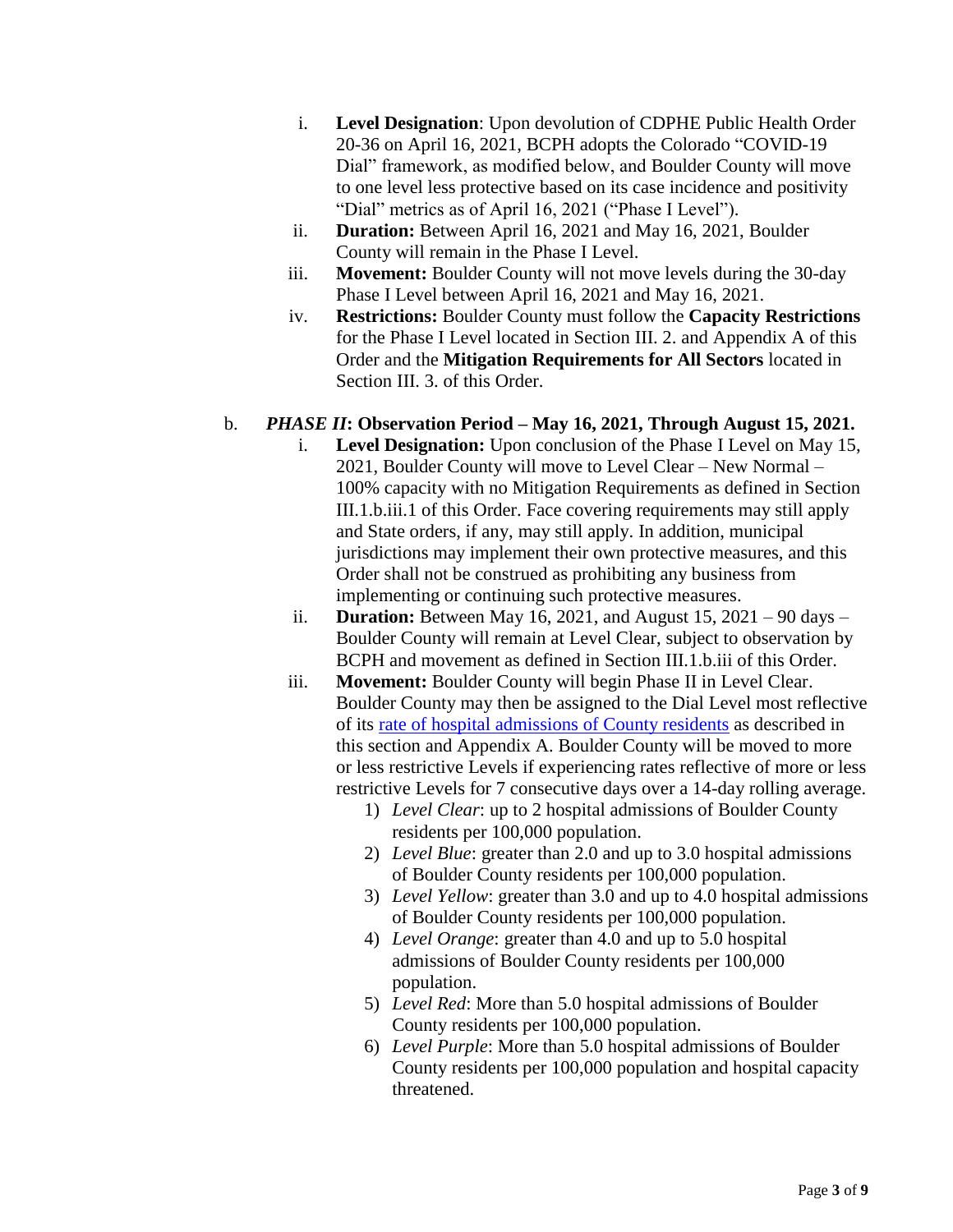- iv. **Restrictions:** Boulder County must follow the **Capacity Restrictions** for its assigned Level located in Section III. 2. and Appendix A of this Order. Mitigation Requirements for All Sectors, located in Section III.3. of this Order, are not required under Level Clear.
- c. BCPH, in the interests of public health, safety, and welfare, reserves the right to move Boulder County one or more levels quicker than stated above and to implement other restrictions as circumstances warrant.

### 2. **Capacity Restrictions:**

- a. Boulder County shall follow the capacity restrictions set forth on Appendix A for its Level designation.
- b. Any business or activity not specifically otherwise addressed in this Order or Appendix A may operate as an indoor or outdoor event, depending on whether the business or activity is indoors or outdoors.
- c. There are no local Capacity Restrictions or Mitigation Requirements in Level Clear except as provided by the statewide order or local face covering order.

#### 3. **Mitigation Requirements for All Sectors – Levels Blue, Yellow, Orange, Red, and Purple.**

- a. All requirements in this section shall apply unless impossible or unsafe to carry out the activity or function while complying.
- b. Critical Businesses and Critical Government Functions may continue to operate, and must comply with Distancing Requirements, all requirements of this Order, and any applicable State of Colorado Executive Orders or CDPHE Public Health Orders and mandatory guidance, unless doing so would make it impossible to carry out critical functions.

## c. **Distancing Requirements:**

- i. Individuals shall maintain at least six feet of distance from other individuals who are non-household members. However, nothing in this section shall limit groups of up to ten (10) individuals from attending events together or patronizing a restaurant or bar together, and nothing in this section shall limit organized sports activities, so long as these activities comply with the requirements of this Order.
- ii. Businesses should arrange their space or seating areas to accommodate six-foot distancing of non-household members at all times.
- iii. Shared or common indoor areas where people congregate without observing six-foot distancing should be closed or discouraged.
- iv. Virtual meetings should occur, where possible, to reduce unnecessary in-person gatherings.
- v. Remote work should be prioritized and enabled whenever practical.
- vi. Business policies should be adopted and implemented to reduce density, such as staggering arrivals and dismissals of employees and customers, using reservation systems, marking spaces six feet apart where lines tend to form, and designating separate entrances and exits.
- d. **Facial Covering Requirements:**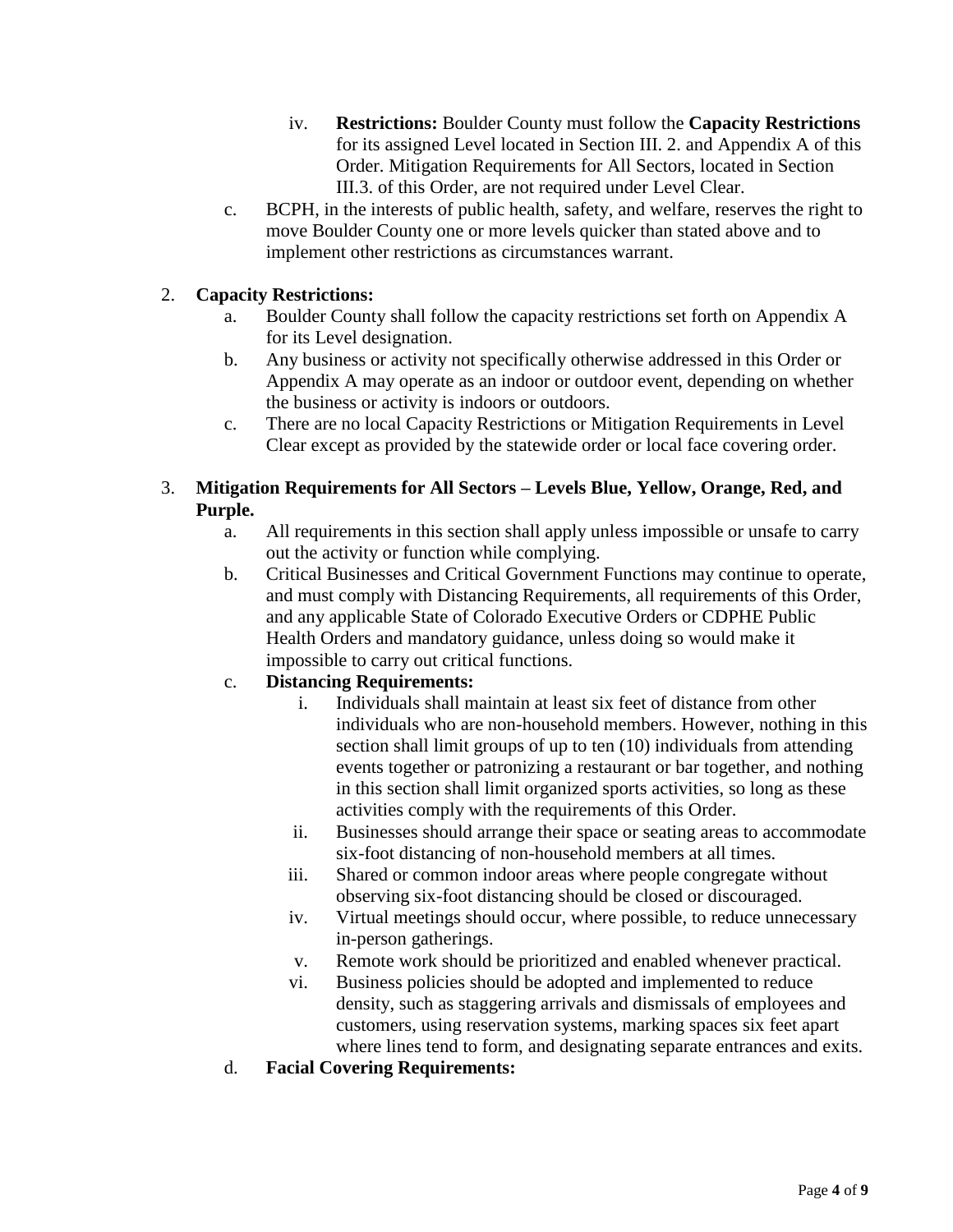- i. Facial coverings are required pursuant to [Colorado Executive Order D](https://www.colorado.gov/pacific/sites/default/files/maskexecutiveorder.pdf)  [2020 138](https://www.colorado.gov/pacific/sites/default/files/maskexecutiveorder.pdf) as amended and extended, and BCPH's Facial [Covering](https://assets.bouldercounty.org/wp-content/uploads/2021/04/2021-03-amended-mask-order.pdf)  [Public Health Order](https://assets.bouldercounty.org/wp-content/uploads/2021/04/2021-03-amended-mask-order.pdf) 2021-03, as amended and extended.
- ii. Employers should provide protective gear for their employees, such as face shields and gloves (where appropriate) and facial coverings.

## e. **Hygiene, Symptoms, Cleaning, and Disinfecting:**

- i. Employers must require any employee who is showing any symptoms or signs of sickness, or who has been in contact with a known positive COVID-19 case, to stay home. Employers must ensure that paid sick leave policies are consistent with State law and should communicate those policies to employees. See the Colorado Department of Labor [and Employment's Paid Leave Under the Healthy Families and](https://cdle.colorado.gov/sites/cdle/files/INFO%20%236B%20%284-8-21%29_%202021%20Paid%20Leave%20under%20HFWA.pdf)  [Workplaces Act Interpretive Notice & Formal Opinion](https://cdle.colorado.gov/sites/cdle/files/INFO%20%236B%20%284-8-21%29_%202021%20Paid%20Leave%20under%20HFWA.pdf) [\[En Español\]](https://cdle.colorado.gov/sites/cdle/files/Spanish%20INFO%20%236B_%20Pago%20por%20Ausencia%20Laboral%20bajo%20el%20Acta%20de%20Familias%20y%20Lugares%20de%20Trabajos%20Saludables%2C%20a%20partir%20de%201o%20de%20enero%20%282021%29%20-%20Google%20Docs_0.pdf) and [Colorado Workplace Public Health Rights Poster](https://cdle.colorado.gov/sites/cdle/files/Poster%2C%20Paid%20Leave%20%26%20Whistleblower%20-%202021%20poster.pdf) [\[En Español\]](https://cdle.colorado.gov/sites/cdle/files/Spanish%20Poster%2C%20Paid%20Leave%20%26%20Whistleblower%20%282021%29%20FINAL%20-%20Google%20Docs.pdf).
- ii. Customers showing any symptoms or signs of sickness, or who have been in contact with known positive COVID-19 cases, must stay home and follow isolation and quarantine guidance. Businesses should implement flexible cancellation policies to encourage customers to stay home when ill or exposed.
- iii. Follow U.S. Centers for Disease Control & Prevention's (CDC) [When](https://www.cdc.gov/handwashing/when-how-handwashing.html)  [and How to Wash Your Hands](https://www.cdc.gov/handwashing/when-how-handwashing.html) guidance.
- iv. Follow CDC's [Cleaning and Disinfecting Your Facility](https://www.cdc.gov/coronavirus/2019-ncov/community/disinfecting-building-facility.html) guidance.

## f. **Ventilation:**

- i. Ensure proper ventilation and maximize ventilation by adopting strategies, such as opening windows, whenever possible and upgrading and replacing air filters as needed.
- ii. Businesses and individuals are encouraged to move interactions among members of different households outdoors whenever possible.

## g. **Signage:**

- i. Post signage that facial coverings are required to enter any public indoor space per the requirements of Colorado Executive Order D 2020 138, as amended, or per requirements of BCPH's Facial Covering Public Health Order 2021-02, as amended and extended.
- ii. Post signage on good hygiene practices, including washing hands and distancing.
- iii. Post signage reminding individuals to maintain physical distance.
- iv. Post signage prohibiting anyone showing any symptoms or signs of sickness from entering.
- v. All signage should be easy to follow and in clear languages for employees and customers to understand.

## h. **Indoor Personal Social Gatherings:**

- i. Indoor Personal Social Gatherings should follow [CDC guidance on](https://www.cdc.gov/coronavirus/2019-ncov/daily-life-coping/holidays/small-gatherings.html) [gatherings.](https://www.cdc.gov/coronavirus/2019-ncov/daily-life-coping/holidays/small-gatherings.html) This Order presumes that an indoor personal social gathering consists of ten (10) people or less. Indoor gatherings greater than ten (10) people should follow indoor events requirements, as defined by the applicable Level in Appendix A.
- i. **Large Events:**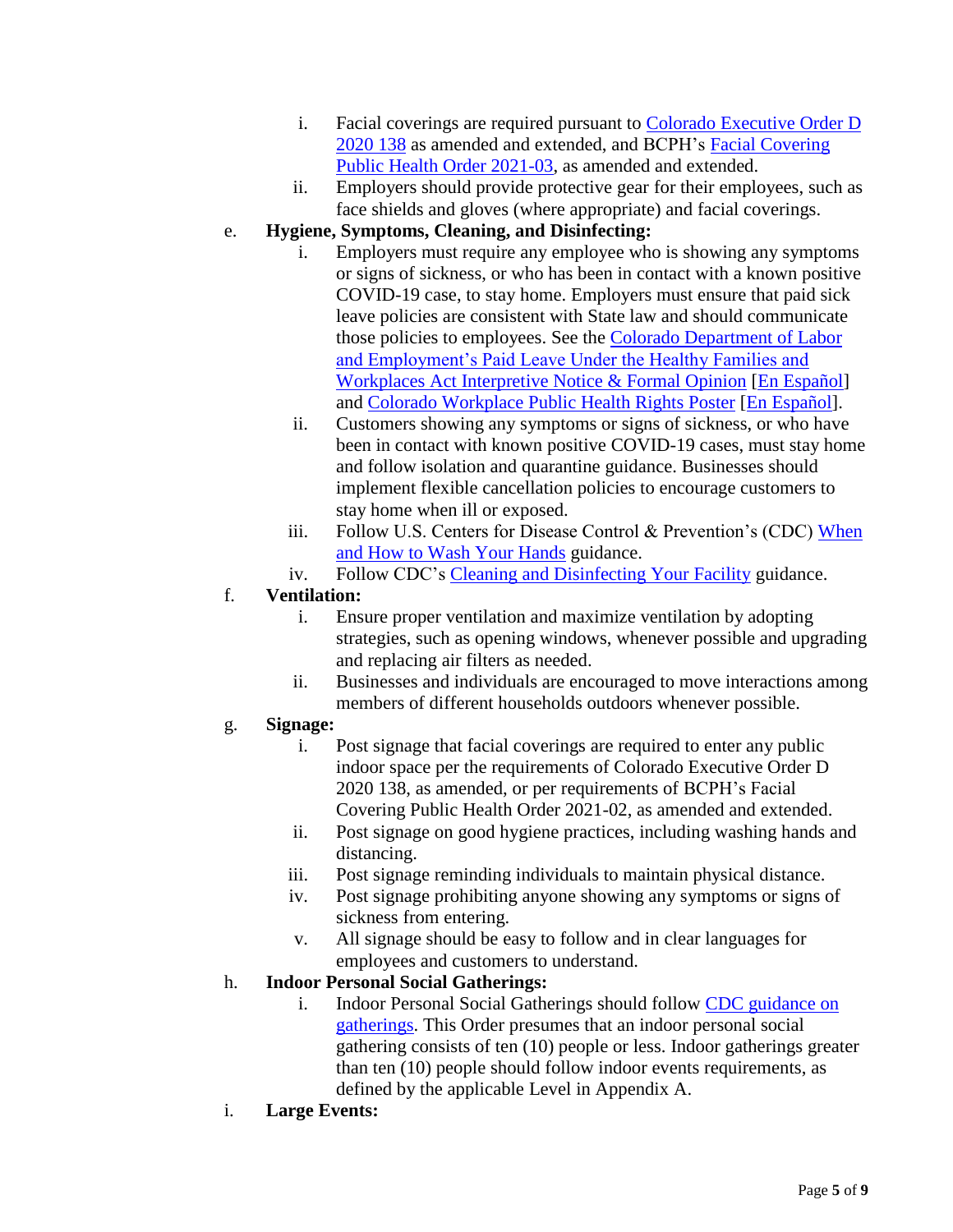- i. A Large Event is any indoor or outdoor event or gathering with more than 500 attendees. Not all Levels may permit gatherings of this size.
- ii. All organizers of Large Events must submit plans to BCPH at [Covidbiz@bouldercounty.org](mailto:Covidbiz@bouldercounty.org) detailing how they will comply with the requirements of this Order.
	- 1) The plan must demonstrate an ability to comply with each Requirement for All Sectors above and must show sufficient measures for mitigating the risk of COVID-19 taking into account the prevalence and variant of SARS-CoV-2 within Boulder County and neighboring jurisdictions. Mitigating factors may include, but are not limited to, event organizers requiring facial coverings, additional distancing requirements, additional entrances and exits, timed entry, whether the event is seated or unseated, whether the event organizers are able to cohort groups of individuals, etc.
	- 2) Plans must be submitted at least 14 days prior to scheduled activities unless prior authorization is obtained from BCPH.
	- 3) Plans will be reviewed and retained by BCPH; however, plan approval is not required prior to scheduled activities.
	- 4) BCPH reserves the right to require additional plan information and mitigation steps to ensure sufficient mitigation of the risk of spreading COVID-19.

#### 4. **Business 5-Star Certification Programs:**

- a. Boulder County may choose to continue its Business 5-Star Certification Programs under this Order.
- b. All Boulder County Program operations must comply with CDPHE's Program requirements, as stated in the Tenth Amended Public Health Order 20-36, except that businesses are not required to symptom-screen customers or collect contact information from customers.

#### **IV. OTHER PUBLIC HEALTH ORDERS RELATED TO COVID-19**

Nothing in this Order should be construed to preempt any State of Colorado regulations (including CDPHE Orders) concerning medical Facial Coverings ("Masks").

Nothing in this Order should be construed to preempt any State of Colorado regulations (including CDPHE Orders and Executive Orders) that impose Facial Covering requirements beyond those contained in this Order.

Nothing in this Order should be construed to preempt any local Public Health Orders.

Nothing in this Order shall be construed to prevent a municipality from adopting more protective standards than those contained in this Order.

#### **V. ADVISEMENT AND ADDITIONAL INFORMATION**

Any business that is in violation of this Order may be subject to a civil action, including but not limited to injunctive relief pursuant to C.R.S. § 25-1-514 and reimbursement of expenses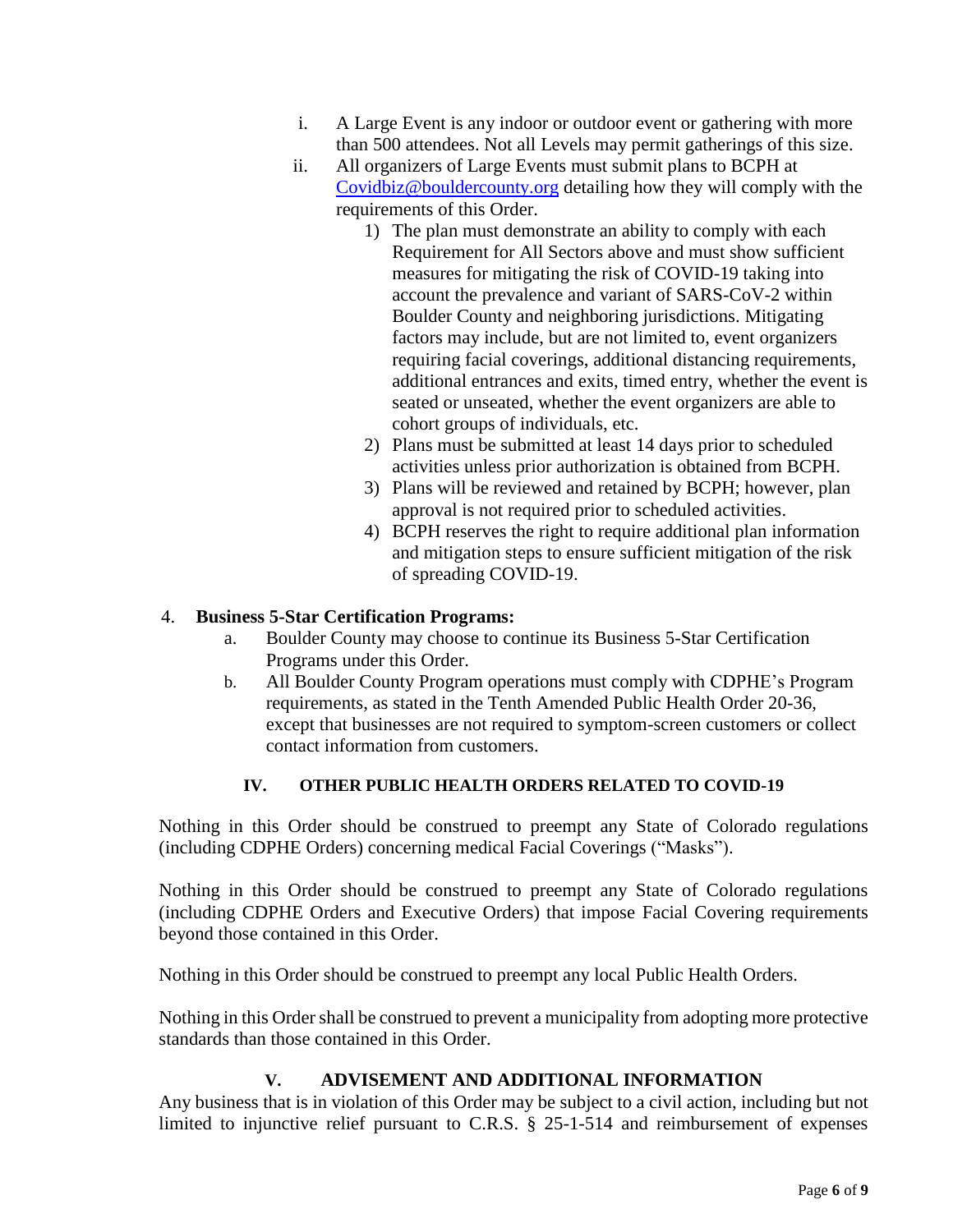pursuant to C.R.S. § 25-1-516(3), and reporting to the appropriate licensing agency for suspension or revocation of its license pursuant to Paragraph II.K of the Governor's Executive Order 2020-138.

Along with CDPHE, BCPH is tasked with protecting the health and welfare of the citizens of Boulder County by investigating and controlling cases of epidemic and communicable disease. This Order is necessary to control the transmission of disease to others. Immediate issuance of this Order is necessary for the preservation of public health, safety, or welfare.

Anyone with questions regarding this Order should contact the BCPH Call Center at 720-776- 0822 or view the COVID-19 information on BCPH's website at [BoCo.org/COVID-19.](http://www.boco.org/COVID-19)

Individuals wishing to obtain a COVID-19 vaccine may locate a provider at [www.boco.org/COVIDVaccines](http://www.boco.org/COVIDVaccines)

This BCPH Public Health Order shall be in effect from April 16, 2021, at 12:01 a.m., and shall terminate at 11:59 p.m. on August 15, 2021, unless earlier amended, extended, or rescinded in writing by the Executive Director or Interim Executive Director of BCPH.

**FAILURE TO COMPLY WITH THIS ORDER IS SUBJECT TO PENALTIES CONTAINED IN C.R.S. §§ 25-1-114 and 25-1-516, INCLUDING A FINE OF UP TO FIVE THOUSAND DOLLARS (\$5,000.00) AND IMPRISONMENT IN THE COUNTY JAIL FOR UP TO ONE YEAR.**

Derandia Hoba

Interim Executive Director Boulder County Public Health

**Alexandra Nolen, Ph.D., MPH Date:** April 12, 2021

APPROVED BY BOULDER COUNTY BOARD OF HEALTH: April 12, 2021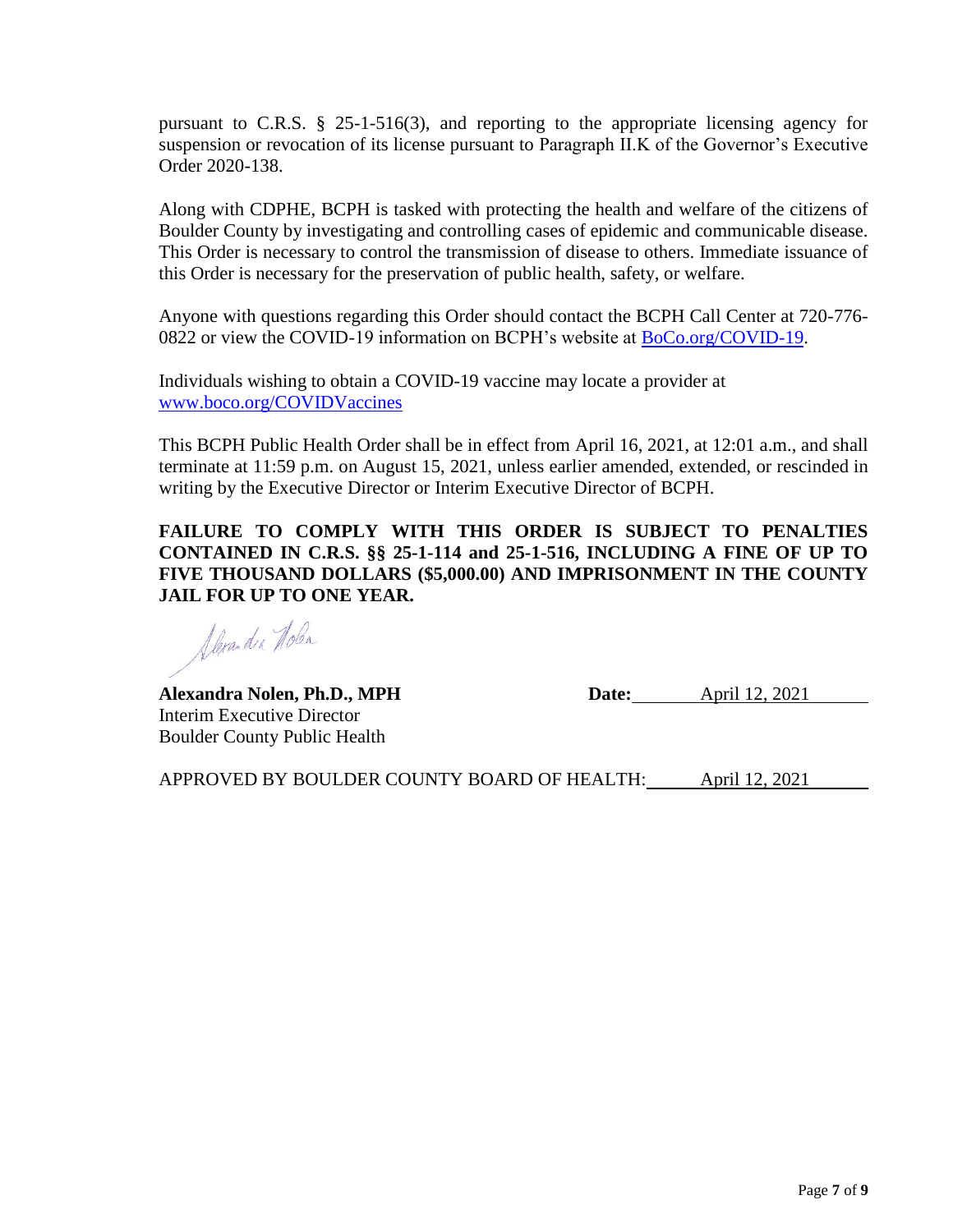## **APPENDIX A**

|                                                                             | Level Clear:<br>New Normal                                                                                                                                                                                                                | <b>LEVEL BLUE:</b><br><b>CAUTION</b>                                                                                                                                        | <b>LEVEL YELLOW:</b><br><b>CONCERN</b>                                                                                                                                      | <b>LEVEL ORANGE:</b><br><b>HIGH RISK</b>                                                                                                    | <b>LEVEL RED:</b><br><b>SEVERE RISK</b>                                                                                                                                          | <b>LEVEL PURPLE:</b><br><b>EXTREME RISK</b>                                                                        |
|-----------------------------------------------------------------------------|-------------------------------------------------------------------------------------------------------------------------------------------------------------------------------------------------------------------------------------------|-----------------------------------------------------------------------------------------------------------------------------------------------------------------------------|-----------------------------------------------------------------------------------------------------------------------------------------------------------------------------|---------------------------------------------------------------------------------------------------------------------------------------------|----------------------------------------------------------------------------------------------------------------------------------------------------------------------------------|--------------------------------------------------------------------------------------------------------------------|
| <b>Metric for Phase 2</b><br>- Hospital<br><b>Admissions per</b><br>100,000 | $0 - 2$                                                                                                                                                                                                                                   | $2 - 3$                                                                                                                                                                     | $3-4$                                                                                                                                                                       | $4-5$                                                                                                                                       | >5                                                                                                                                                                               | >5 and Hospital Capacity<br>is Threatened                                                                          |
| <b>HIGH-RISK</b><br><b>POPULATIONS</b>                                      | No local<br>capacity<br>restrictions.<br>Must still be<br>attentive to<br>hygiene and<br>sanitation and<br>must ensure<br>paid leave<br>policies meet<br>state law<br>requirements<br>to ensure<br>employees<br>remain home<br>when sick. | <b>Use Caution</b><br>Eligible for worker<br>benefits and<br>mandatory<br>prioritization for<br>remote work.                                                                | <b>Advised to</b><br><b>Stay at Home</b><br>Eligible for worker<br>benefitsand<br>mandatory<br>prioritization for<br>remote work.                                           | <b>Strongly Advised to</b><br><b>Stay at Home</b><br>Eligible for worker<br>benefits and<br>mandatory<br>prioritization for<br>remote work. | <b>Stay at Home</b><br>Eligible for worker<br>benefits and mandatory<br>prioritization for remote<br>work.                                                                       | <b>Stay at Home Ordered</b><br>Eligible for worker<br>benefits and mandatory<br>prioritization for remote<br>work. |
| <b>PERSONAL</b><br><b>GATHERING SIZE</b>                                    |                                                                                                                                                                                                                                           | Indoor personal<br>gatherings should<br>follow the CDC<br>guidance on<br>gatherings up to 10<br>people and indoor<br>events or outdoor<br>event for more<br>than 10 people. | Indoor personal<br>gatherings should<br>follow the CDC<br>guidance on<br>gatherings up to 10<br>people and indoor<br>events or outdoor<br>event for more than<br>10 people. | Up to 10 people from<br>no more than 2<br>households.                                                                                       | None; gatherings of 2+<br>people from different<br>households prohibited.                                                                                                        | None; gatherings of 2+<br>people from different<br>households prohibited.                                          |
| <b>CHILDCARE</b>                                                            |                                                                                                                                                                                                                                           | Open                                                                                                                                                                        | Open                                                                                                                                                                        | Open                                                                                                                                        | Open                                                                                                                                                                             | Open                                                                                                               |
| P-12 SCHOOLS                                                                |                                                                                                                                                                                                                                           | In-person.                                                                                                                                                                  | In-person suggested,<br>hybrid, or remote as<br>appropriate.                                                                                                                | In-person suggested,<br>hybrid, or remote as<br>appropriate.                                                                                | P-5: in person suggested,<br>hybrid, or remote as<br>appropriate.<br>Middle School: In-person,<br>hybrid, or remote<br>suggested.<br>High School: Hybrid or<br>remote suggested. | In-person, hybrid, or<br>remote as appropriate.                                                                    |
| <b>HIGHER</b><br><b>EDUCATION</b>                                           |                                                                                                                                                                                                                                           | In-person.                                                                                                                                                                  | In-person, hybrid, or<br>remote as<br>appropriate.                                                                                                                          | In-person, hybrid, or<br>remote as appropriate.                                                                                             | Remote suggested,<br>limited in-person when<br>necessary.                                                                                                                        | Remote suggested, very<br>limited in-person when<br>necessary.                                                     |
| <b>RESTAURANTS</b>                                                          |                                                                                                                                                                                                                                           | 6 feet between<br>parties up to 100%<br>capacity.                                                                                                                           | 50% capacity up to<br>150 people<br>6 feet between<br>parties outdoors, per<br>local zoning.                                                                                | 25% capacity up to 50<br>people 6 feet between<br>parties outdoors, per<br>local zoning.                                                    | Indoor dining closed.<br>Takeout, curbside,<br>delivery, or to-go,<br>outdoor/open air with<br>only groups of same<br>household is open.                                         | Indoor and outdoor dining<br>closed. Takeout, delivery,<br>or to-go is open.                                       |
| <b>LAST CALL FOR</b><br><b>ON-PREMISE</b>                                   |                                                                                                                                                                                                                                           | 2 a.m.                                                                                                                                                                      | 1 a.m.                                                                                                                                                                      | 12 a.m.                                                                                                                                     | 10 p.m.                                                                                                                                                                          | No on-premise service.                                                                                             |
| <b>SMOKING</b><br><b>LOUNGES</b>                                            |                                                                                                                                                                                                                                           | 50% capacity up to<br>25 people.                                                                                                                                            | 50% capacity up to<br>10 people.                                                                                                                                            | 25% capacity up to 10<br>people.                                                                                                            | Closed.                                                                                                                                                                          | Closed.                                                                                                            |
| <b>NON-CRITICAL</b><br><b>MANUFACTURING</b>                                 |                                                                                                                                                                                                                                           | 75% capacity.                                                                                                                                                               | 50% capacity up to<br>50 people (or up to<br>100 with calculator).                                                                                                          | 25% capacity up to 50<br>people.                                                                                                            | 25% capacity up to 50<br>people.                                                                                                                                                 | 10% capacity or 25 people.                                                                                         |
| <b>OFFICES</b>                                                              |                                                                                                                                                                                                                                           | 75% capacity.                                                                                                                                                               | 75% capacity, remote<br>work is strongly<br>encouraged.                                                                                                                     | 25% capacity, remote<br>work is strongly<br>encouraged.                                                                                     | 10% capacity, remote<br>work is strongly<br>encouraged.                                                                                                                          | Remote work or closed.                                                                                             |